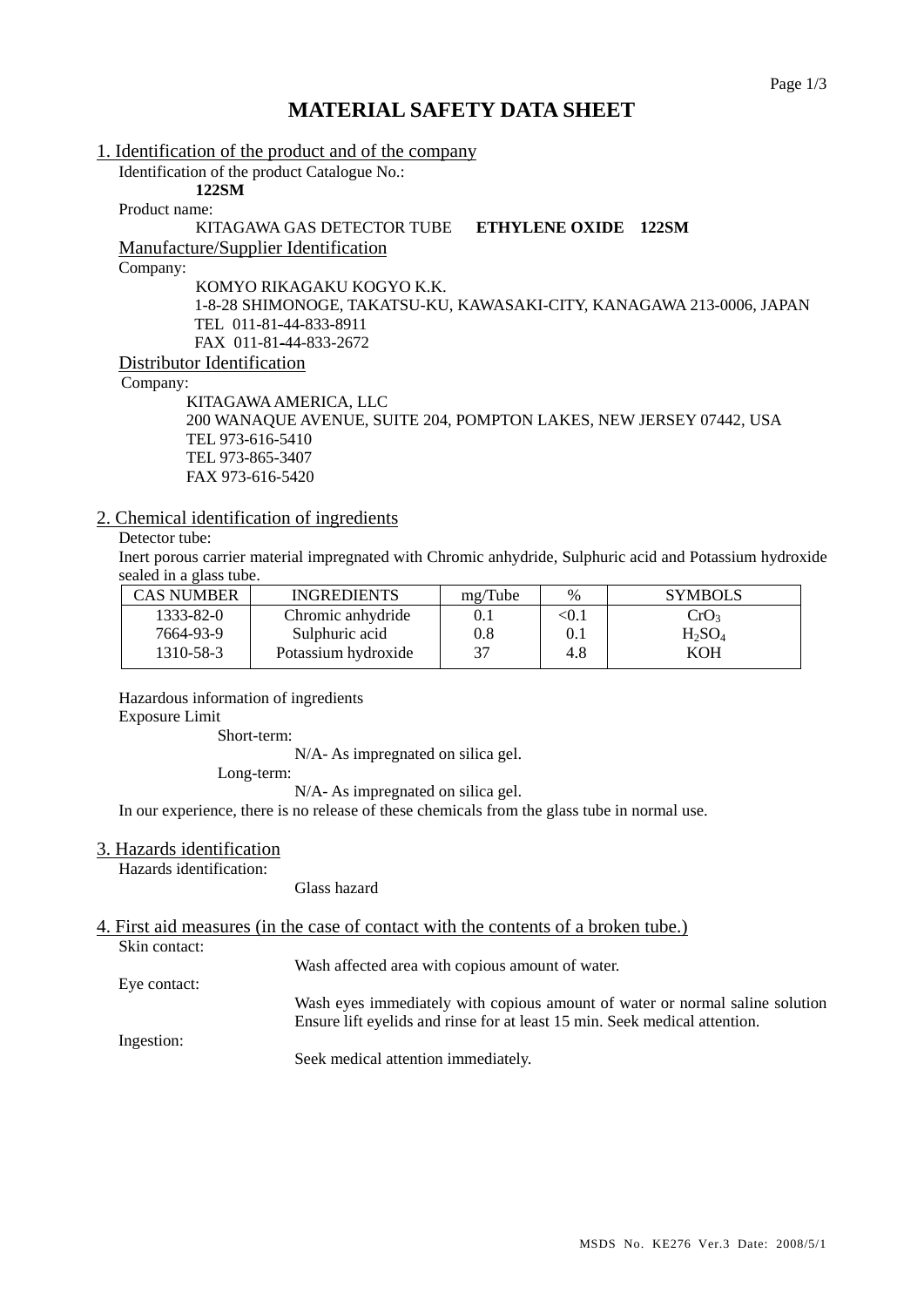| <u>5. Fire fighting measures</u><br>Flash point:                   |                                                                                                                                                                |
|--------------------------------------------------------------------|----------------------------------------------------------------------------------------------------------------------------------------------------------------|
|                                                                    | Non-combustible                                                                                                                                                |
| Extinguishing media:                                               |                                                                                                                                                                |
| Special fire fighting Procedures:                                  | All known extinguishants can be used.                                                                                                                          |
|                                                                    | None                                                                                                                                                           |
| Unusual fire & Explosion hazards:                                  | Negligible fire hazard when exposed to heat or flame.                                                                                                          |
| 6. Accidental release measures                                     |                                                                                                                                                                |
| Personal protection:                                               |                                                                                                                                                                |
|                                                                    | Do not pick up broken glass with bare hands if the tube is broken. Cover with<br>inert absorbent such as vermiculite. Sweep up and contain for waste disposal. |
| 7. Handling and storage<br>Handling & use:                         |                                                                                                                                                                |
|                                                                    | Ensure the instructions for use are followed. Safety glasses and gloves should be<br>worn to prevent injury from splintering glass.                            |
| Storage:                                                           | Keep away from direct sunlight and store at 25 degree C or lower.                                                                                              |
| 8. Exposure control/personal protection<br>Respiratory protection: |                                                                                                                                                                |
| Ventilation:                                                       | Not applicable                                                                                                                                                 |
|                                                                    | Not applicable                                                                                                                                                 |
| Other protective equipment:                                        | Safety glasses and gloves                                                                                                                                      |
| 9. Physical/Chemical properties<br>Appearance:                     |                                                                                                                                                                |
|                                                                    | Detector tube:                                                                                                                                                 |
| Boiling point:                                                     | Yellow and white solid layers sealed in a glass tube.                                                                                                          |
|                                                                    | Not applicable                                                                                                                                                 |
| Melting point:                                                     | Not applicable                                                                                                                                                 |
| Specific gravity $(H_2O=1)$ :                                      |                                                                                                                                                                |
| Evaporation rate (BuOAc=1):                                        | Not applicable                                                                                                                                                 |
|                                                                    | Not applicable                                                                                                                                                 |
| Solubility in water:                                               | Not applicable                                                                                                                                                 |
| Vapour pressure:                                                   | Not applicable                                                                                                                                                 |
| Vapour density:                                                    |                                                                                                                                                                |
|                                                                    | Not applicable                                                                                                                                                 |
| 10. Stability and Reactivity                                       |                                                                                                                                                                |
| Stability:                                                         | Stable at under ambient temperatures and pressures.                                                                                                            |
| Incompatibilities:                                                 |                                                                                                                                                                |
| Hazardous decomposition products:                                  | Not applicable                                                                                                                                                 |
|                                                                    | None                                                                                                                                                           |

Hazardous polymerization:

None